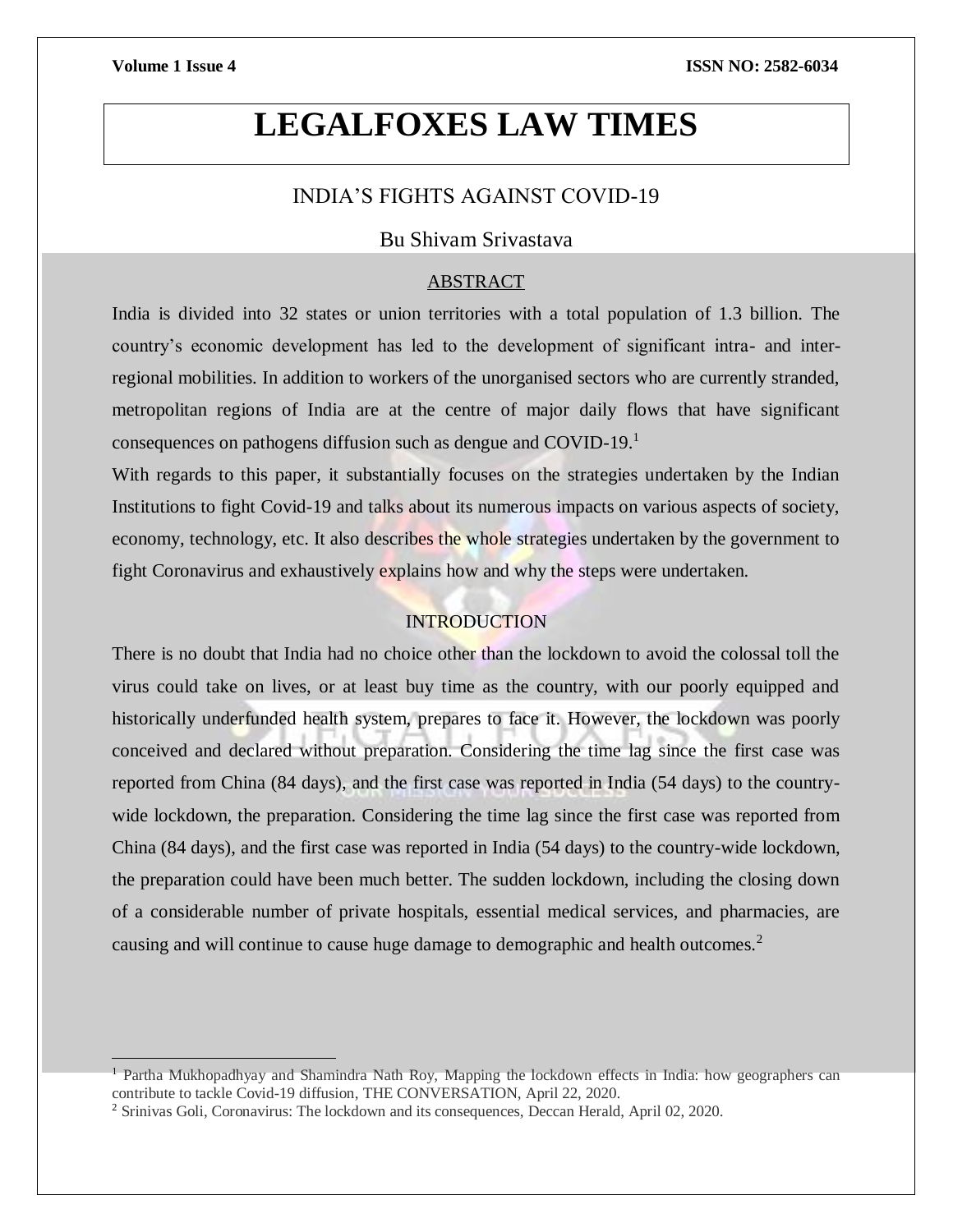It is undeniable and would be unjust to only mention the negative consequences of the Lockdown in India nut before that we would also have to understand in detail the whole strategy that was undertaken by the government in response to the pandemic.

## BACKGROUND

The background or the sole reason behind the implementation of a Nation-wide Lockdown and taking other immediate tactical actions was due to the Global threat in the form of a Pandemic named "COVID-19" or Corona Virus. The said Virus had already taken thousands of lives before emerging in India. The dreadful situation of the whole world especially China and the USA alarmed Indian institutions enough to take an immediate effective step towards saving the lives of their people.

The moment Corona Virus started to spread its span in India, the Government immediately announced the Lockdown to avoid a miscarriage of lives in the nation. This came to be the most instinctively appropriate step in rescue as the situation at that time needed a quick plan that could be implemented instantly and effectively.

Before the implementation of Lockdown, the International Travel was under scrutiny and the Indian Nationals were stuck in the pandemic-effected nations were being rescued.

All of these were the circumstances in the nation when the world's biggest lockdown was decided to be undertaken in India.

# ANALYSIS

Under this head, we will give a broad study to the policies and strategies that the Central Government undertook in relation to fighting the Global Pandemic.

Globally, as of May 23, there were more than 5,318,050 confirmed cases of COVID-19 and  $340,230$  deaths worldwide.<sup>3</sup> India, a country of 1.3 billion people, has been able to manage and contain cases of COVID-19 to about  $125,149<sup>4</sup>$  much below the global incidence rate, with negligible community-based infection due to well-executed plans and pre-emptive preventive methodology under the leadership of the Prime Minister Shri Narendra Modi.

Planning and execution

l

<sup>3</sup> https://www.worldometers.info/coronavirus/?utm\_campaign=homeAdvegas1?

<sup>4</sup> https://www.worldometers.info/coronavirus/country/india/.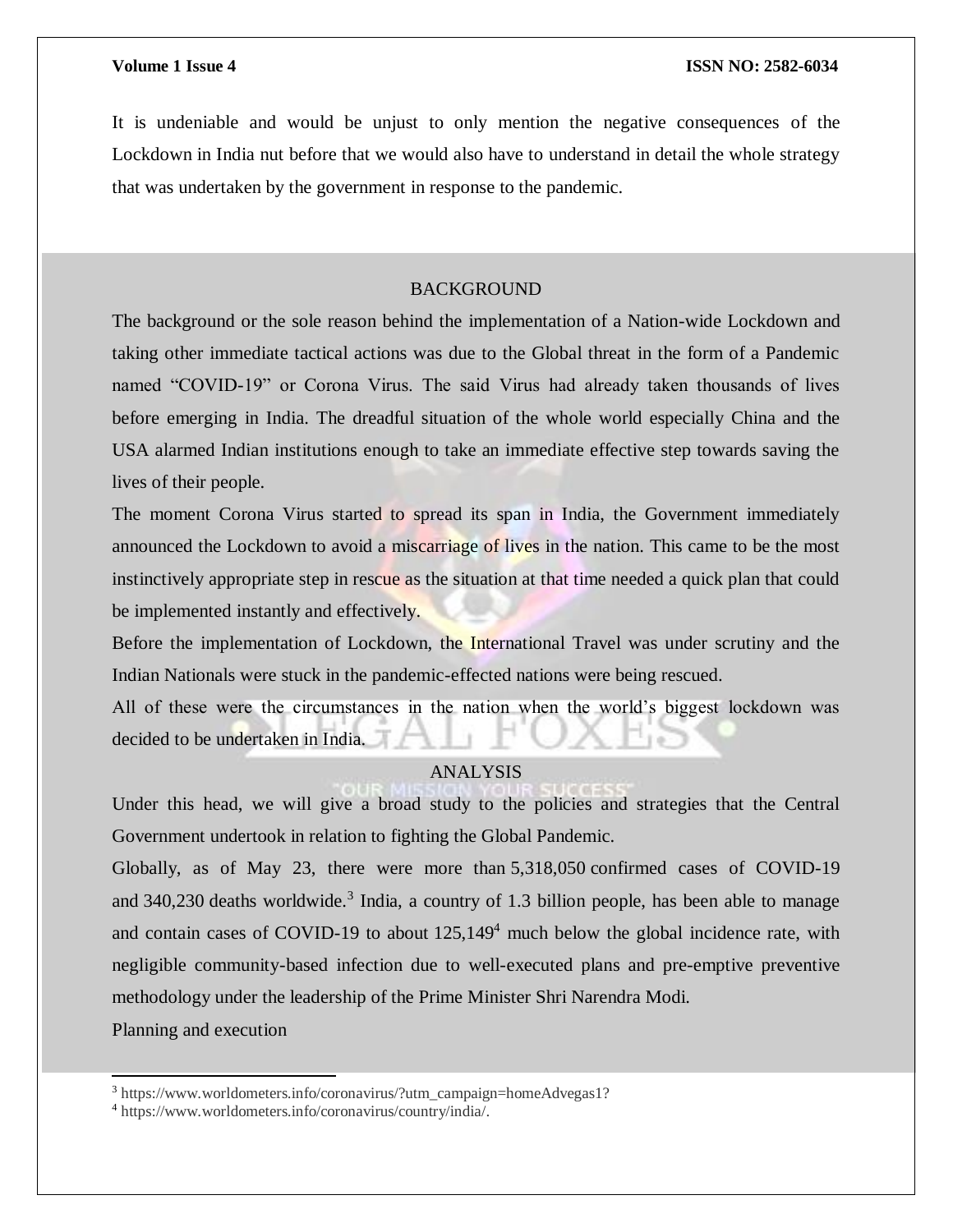- $\pm$  Taking guidance from the information available to the world since early January, India took many proactive measures. This ensured that India stayed away from the dreadful impact of the Global Pandemic. The Government of India organized a meeting of the Health Crisis Management Group on January, 8 and also constituted a Group of Ministers (GOM) whose primary objective was to outline, observe and analyse the situation daily and to secure proper inter-ministerial cooperation.
- $\overline{\phantom{a}}$  States and Union Territories were provided with instructions regarding the surveillance and contact tracing, laboratory sample collection, packaging and transport, a clinical management protocol, prevention and control in healthcare facilities, and discharge guideline for passengers under quarantine.

The main areas of the plan of action and major actions were taken are as follows:

1) Surveillance at the country's points of entry

On 17th Jan, before the first case that was detected in India, the first travel advisory was issued and along with that screening on flights that were arriving from China and Hong Kong started to take place at 3 Major Airports. The screening process and other travel restrictions were increased slowly from the middle of January until March beginning, i.e. when COVID-19 was finally declared a pandemic by the World Health Organization. Later on at the starting of April, 1.5 million passengers were screened at the airports, more than 2 million at land borders, and 44 thousand at seaports.

2) Surveillance of all passengers through the Integrated Disease Surveillance Program (IDSP) Network

Passengers were kept an eye on through the IDSP network on a regular basis. This ensured that none of the contaminated people that may be possibly positive of COVID--19 has been able to mix with the general population.

3) Laboratory testing

A network of labs across the country has been set up to provide early and timely infection testing. The WHO has identified the National Institute of Virology in Pune as the referral laboratory for the entire Southeast Asia Region. India is also developing native testing kits to meet the increasing demands for more extensive testing.

4) Increasing the production and appropriation of medical supplies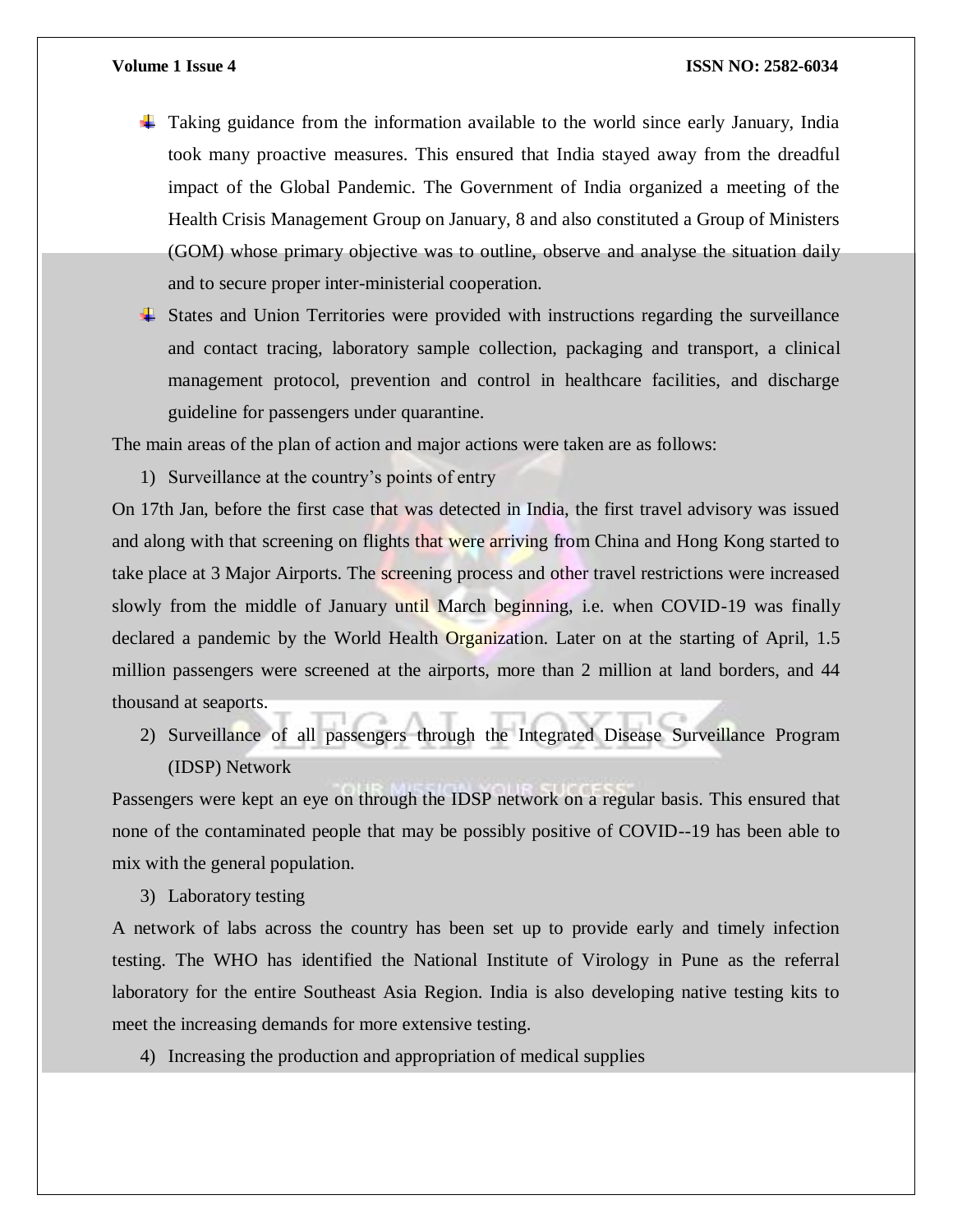The Indian private sector is involved in the attempt to make affordable local alternatives to fight COVID – 19 for both social and economic reasons. For example, there are now 32 Indian companies that have initiated working towards the quest to produce personal protective equipment (PPE) kits. More than six- times increase in the supply of oxygen has also been ensured, since Feb 1. Big expansions in the mass production of pharmaceutical supplies like antipyretic tablets and Hydroxychloroquine to meet domestic demands, and for export purposes.

5) Public communication

One of the best ways to prevent community spread of the infection is through cut off the communication. Press release about the basic do's and don'ts of COVID-19 management was showed, and other press ads dealing with more issues are under-making and will be released as the situation progresses. Many press conferences with the Health Minister are regularly being carried out, and daily updates regarding the same by designated officials are being issued across all media channels. Daily press releases about the number of cases, no. of deaths, people recovered, travel advisories, and other COVID-19 related information are being issued. Also, the Aarogya Setu Application has been launched that has been developed by the Government of India that gives the daily counts of statistics regarding Covid19 and also shows graphical representations thereof. It also connects essential health services with the people of India in our combined fight against COVID-19. It is shown in the app that how many contaminated cases are found lately within the radius of certain kilometers. It even shows how much risk a person has of getting contaminated based upon various factors and also enables a person to inform authorities if he believes that he is contaminated.

6) Ensuring the safety of Indians abroad

The government has undertaken all the possible steps to ensure the safety of its citizens. The government has also executed evacuation operations from Wuhan, Iran, Japan, (from a cruise), Italy and Malaysia. The evacuees were brought straight to quarantine facilities which were set up on a real-time basis so that they are properly tested before they are released to move between the general populations.

All of this proves how India has been fighting from the tooth to nail to make sure that the contamination of the virus is limited to the places it has already spread and also that no more people get infected from it. Moreover, it is also attempted that the people who are already somehow contaminated from the virus are given proper care and maximum lives can be saved.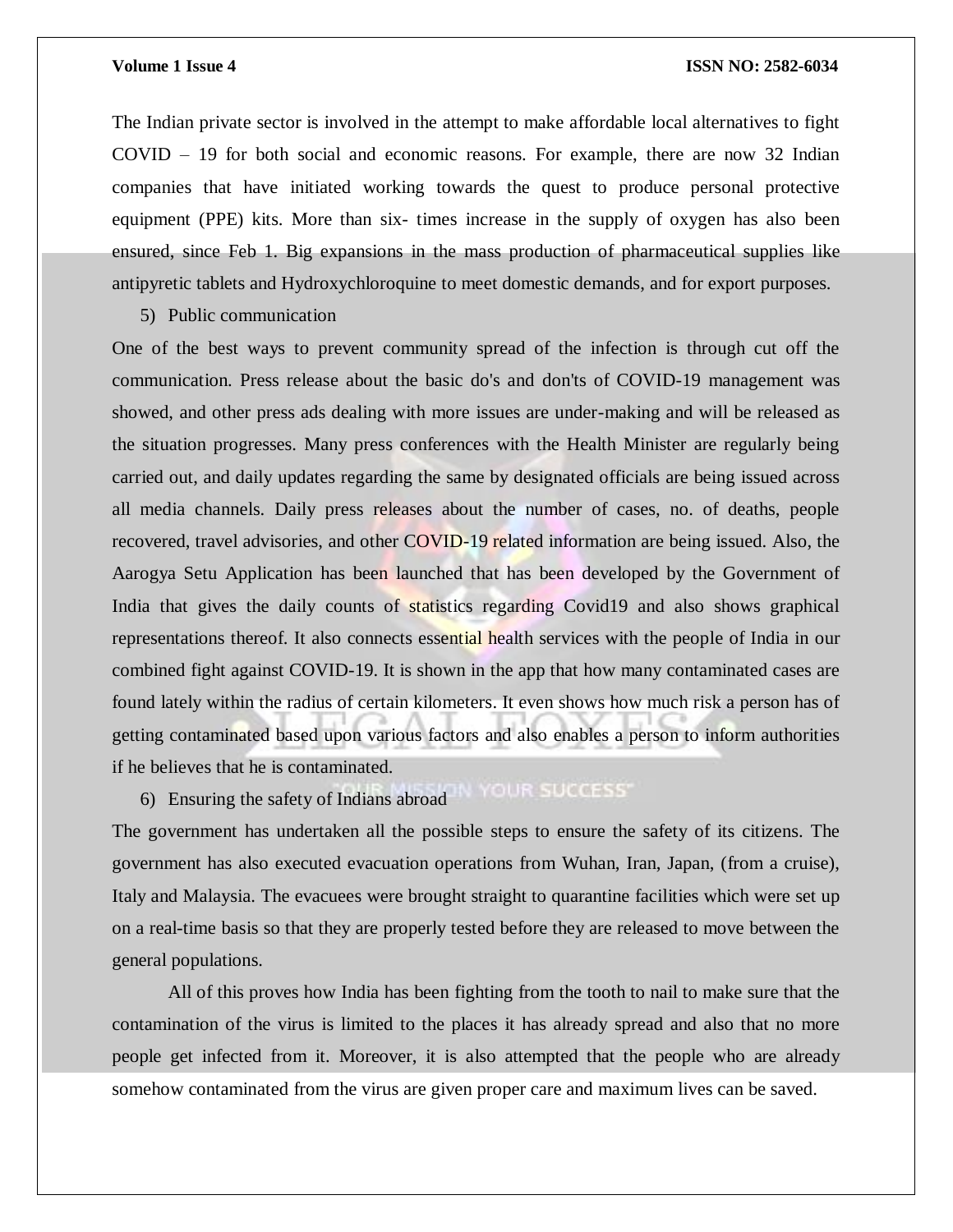### WORLD'S BIGGEST LOCKDOWN

 $\blacktriangle$  By mid-March, there was a situation whereby the virus was substantially spread globally. On March 24, Prime Minister Modi announced a total nation-wide lockdown for 21 days until April 15. This lockdown was truly unprecedented and a decision that was never taken by any Government, not only in India but in the whole World. But this is probably because such a big threat to the world is never seen by India since its independence. The Lockdown had included a stoppage of over 13,000 railway passenger services a day and, for the first time in India's history as a Republic, stoppage of most of the public transports. Nevertheless, the supply of essential services like the supply of power, water, energy, food products, banking, and delivery of essential goods – was ensured to be continued for the smooth functioning of life.

International partnership

- The Indian prime minister invited all SAARC countries for a video conference to manage the COVID-19 situation on March 15 and set out a series of measures including a commitment to provide up to US\$ 10 million toward health assistance. India has been able to deliver medical supplies and assistance to the Maldives, Sri Lanka, Nepal, Bangladesh, and Bhutan, and it is in the process of preparing packages of medicine and other needed commodities for Nepal and Afghanistan. Medical commodities have also been provided not only to Myanmar, Seychelles, and Mauritius in our extended neighborhood but also to Italy, Iran, and China at the height of the crisis in those countries.
- $\overline{\text{+}}$  And in keeping with India's standing as a major and responsible provider of pharmaceutical products to the world, commercial and aid supplies of key pharmaceutical products were made to the United States, Spain, Brazil, Israel and Indonesia, as well as countries in Africa, Latin America and the Caribbean.<sup>5</sup>

In the short run, lockdown is the best option for India as our health sector vis-à-vis those in other developed countries where the virus has spread rapidly is simply not equipped to manage the crisis. $6$ 

l

<sup>5</sup> Aarogya Setu App.

<sup>6</sup> InShorts App.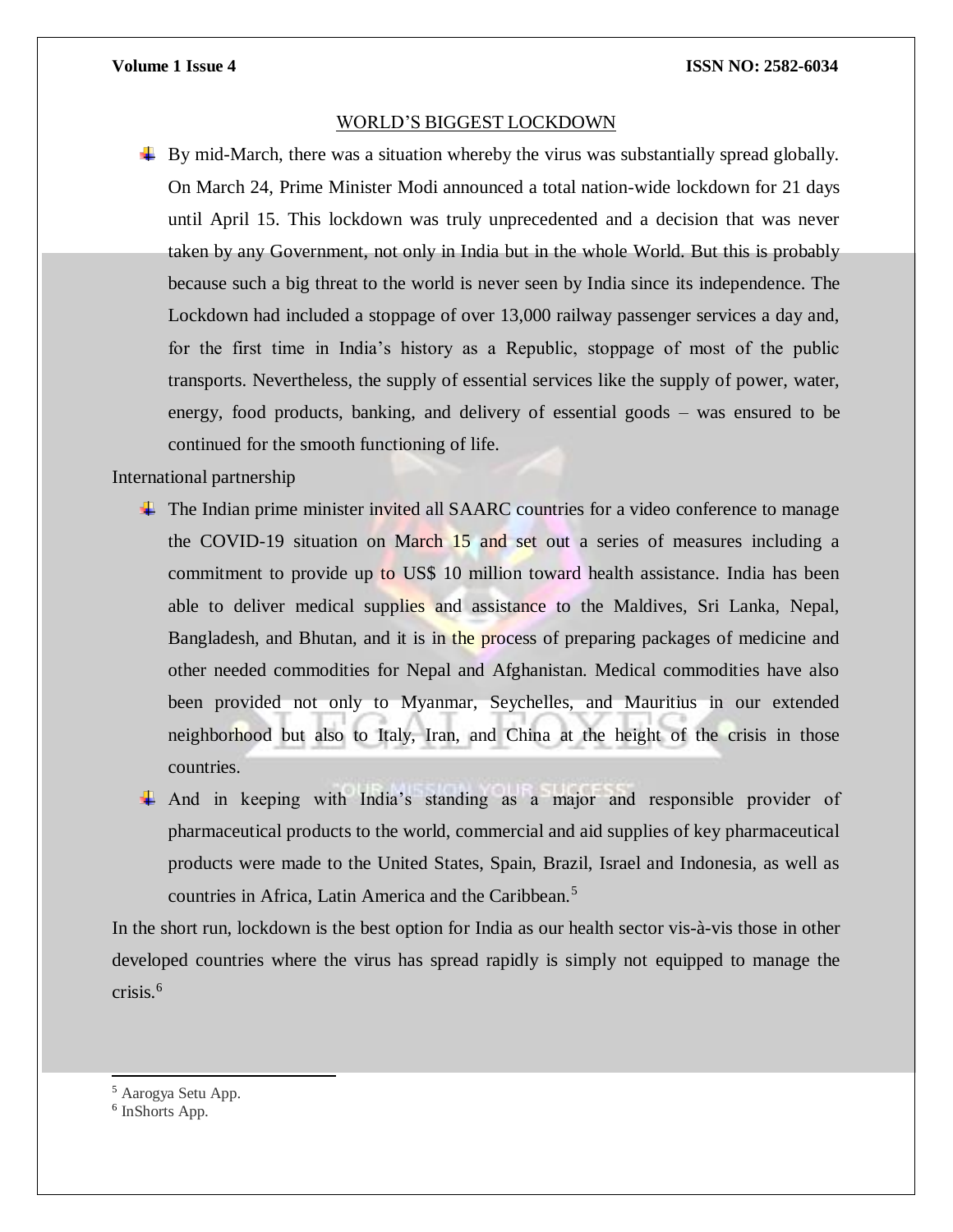From hospital beds and ventilators to doctors and diagnostics, there is no doubt that India is completely unprepared if coronavirus cases keep rising. India has only 7 beds per 10,000 people, whereas China has 42, according to WHO. India has only 8.571 doctors per 10,000 patients as compared to Italy that has 40, China that has 19.798, the US that has 26 and the UK that has 28 doctors, according to WHO.<sup>7</sup>

# IMPACT

# On Health

The main objective behind the whole strategy of the Government to fight COVID-19 including the Lockdowns that they put on was with the primary objective to prevent the spread of the virus by cutting the link. This was the whole concept behind the exercise of social distancing.

*But the question put forth hereby is whether all this has been able to put a brake on the spread of Coronavirus?*

It is imperative to state here that on 24 March, the date on which the first edition of Lockdown was brought into action by the Hon'ble Prime Minister, the total number of coronavirus cases were 564 while the Death toll was recorded at  $10<sup>8</sup>$  On the other hand, on May 16 the total cases in India crossed the mark of that in China. On the said date, total cases in China are 82,941 with the death toll of 4,633 whereas India stands on  $85,940$  cases with 2752 deaths.<sup>9</sup>

This shows that although the Indian institutions planned an immediate and appropriate strategy in the form of Lockdown due to date it has not been able to serve its full purpose. It is necessary to mention here that the Lockdown strategy cannot be said to be useless and the whole effort went into vain. It is very much possible that if Lockdown was not brought into effect, the situation could very much worse. India ranks 11th in the lists of most effected nations. There is a possibility that if Lockdown was not practiced, India could have raked much higher.

So, it can be said that though the strategy has not been able to serve its full purpose at the same time it cannot be denied that it contaminated the spread of the virus at large.

# On Economy

It is undeniable that Lockdown has a very big impact on the Economy. Moreover, in the coming future, the whole global economy is going to suffer rigorous consequences. The whole economy

 $\overline{a}$ 

<sup>&</sup>lt;sup>7</sup> India's response to the COVID-19 pandemic, Embassy of India Jakarta.

<sup>8</sup> Why Lockdown Is The Best Strategy For India To Fight COVID-19? By-S.K. Saha & Akshita Bindal.

<sup>&</sup>lt;sup>9</sup> Ibid.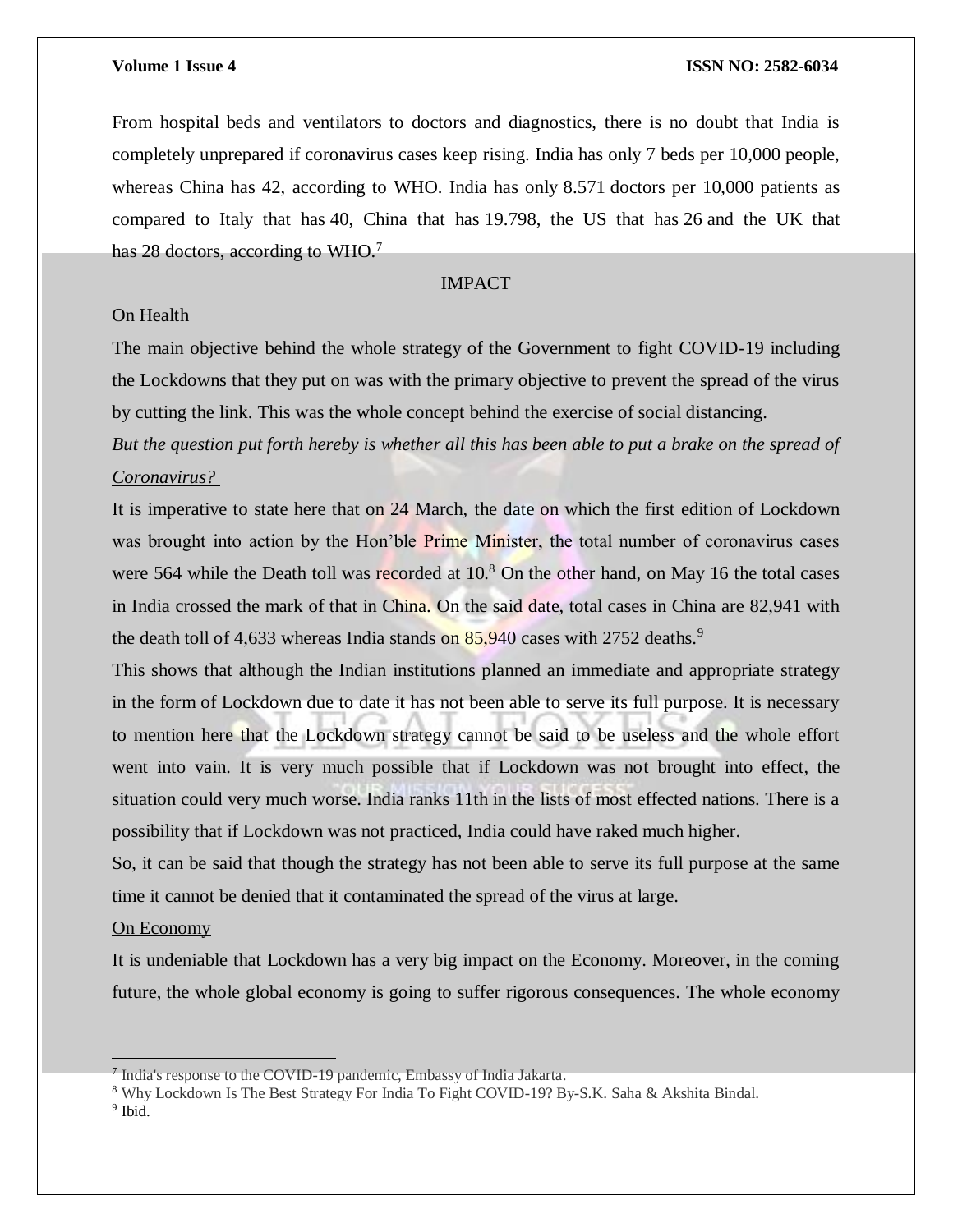is locked and no production is taking place at all. This is disturbing the whole demand  $\&$  supply chain and relatively the production possibility frontier is showing a decrease at the same time. According to a new report by international management consulting firm Arthur D Little, the worst of COVID-19's impact will be felt by India's most vulnerable in terms of job loss, poverty increase and reduced per-capita income, which in turn will result in a steep decline in the Gross Domestic Product (GDP).<sup>10</sup>

The report titled "India: Surmounting the economic challenges posed by COVID-19: A 10-point program to revive and power India's post-COVID economy" said the 'collateral damage' of the forecasted GDP slowdown, will be felt most acutely in employment, poverty alleviation, percapita income, and overall nominal GDP. "Unemployment may rise to 35 percent from 7.6 percent resulting in 136 million jobs lost and a total of 174 million unemployed. Poverty alleviation will receive a set-back, significantly changing the fortunes of many, putting 120 million people into poverty and 40 million into abject poverty," the report said.<sup>11</sup>

But at the same time, it should be taken into consideration that it is likely to happen that post to this pandemic, most countries may withdraw from any trade with China. If this happens, then it may come up as an opportunity for India. India can try to produce as much as possible domestically and export more in order to fill the international needs of other economies as Chinese products always held a big sector in the International market and if countries avoid Chinese products, Indian Products can fill that space in International markets. So this should be seen as an opportunity.

The aforementioned report further suggested that the government should launch "Make in India 2.0" to capture global opportunities, build 'Modern India', accelerate Digital India and Innovation, strengthen global investment corridors with the US, UAE, Saudi Arabia, Japan, and the UK, debottleneck land and labor and transform banking and financial markets in a bid to secure a sustainable economic future for 1.3 billion Indians.<sup>12</sup>

Also, the Prime Minister, in his 20 minutes speech, has released relief package worth 20 lakh crore rupees on 12th May 2020 at 20:20 IST. Although, a lot of economists and scholars have

 $\overline{a}$ 

<sup>&</sup>lt;sup>10</sup> Sunday Chronicles, 135 million Indians may lose job due to coronavirus impact, Deccan Chronicles, May 17, 2020.

 $11$  Ibid.

 $12$  Ibid.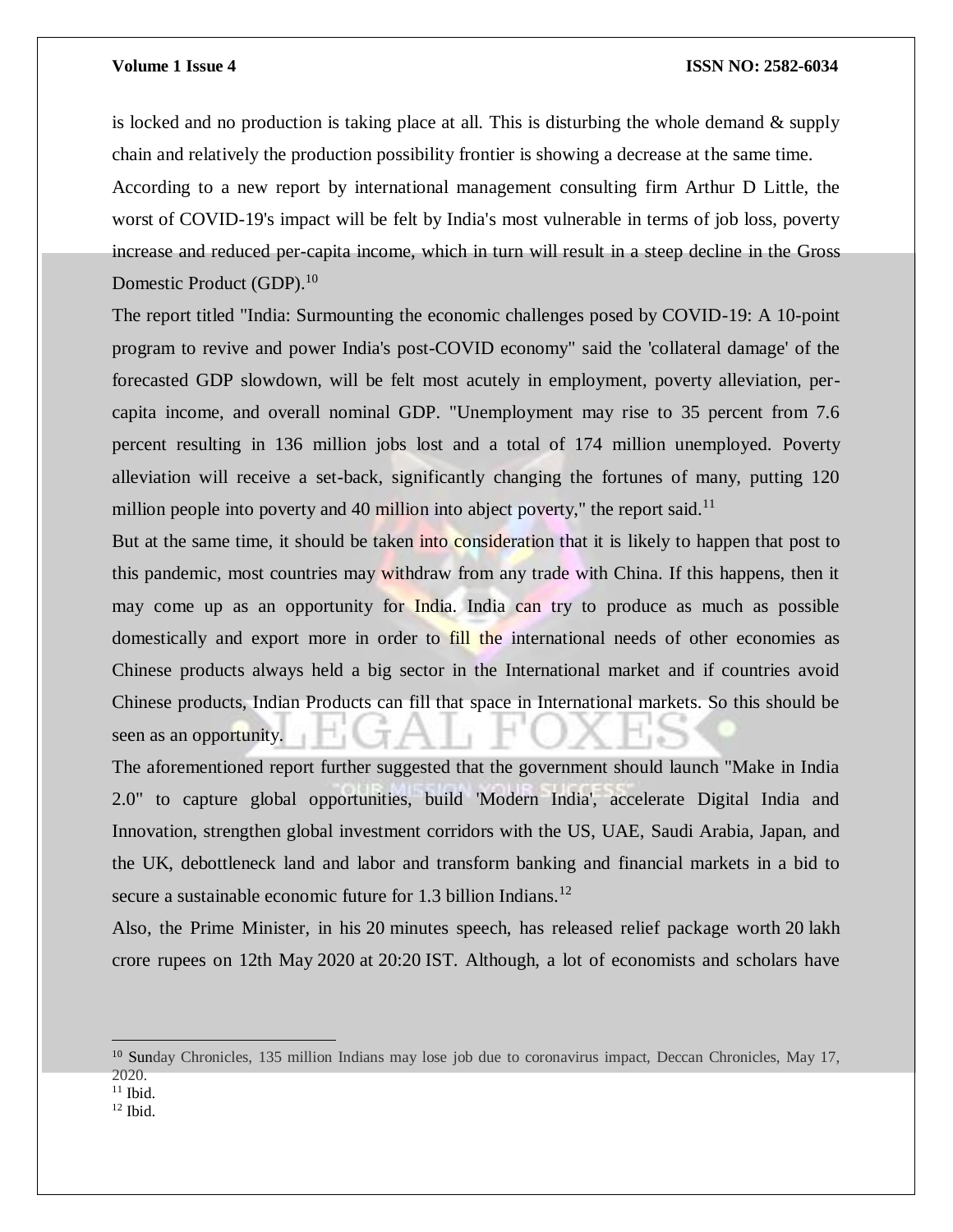debated upon the fact that whether it will prove itself effective on the ground or not, nevertheless if it gets implemented successfully, it will probably be very beneficial for the Economy.

On Society

The impact of the Lockdown on the Indian Society has been multi-fold and it has arguably deprived many different sections of their Human Rights. This section, therefore, needs to be discussed as classified accordingly.

# *Migrating Labourers*

As the Lockdown was put in the whole of India, the labourers, who rely upon their regular earnings to bring food and shelter to themselves and their family became destitute flesh overnight. This was one of the major negative impacts of the sudden step taken by the government of locking the country down. This really pulled a string and gave the opposition parties a very valid and brutal question over the governance of the Government.

The destitute labourers had no place to live as they couldn't pay the rent anymore, neither they had any food to eat. Moreover, there were workers who were stuck in one city whereas their family was dying of the pandemic or even of hunger at some other place. It devastated the whole society to their gut when these homeless hungry lives started to walk miles barefoot to meet their natives. They resorted to every possible way to reach their hometowns so that at least they don't die alone.

The government took some steps to transport these workers to their homes and many facilities are still under process but the pain that these migrant workers went through and are undergoing is scarcely conceivable and it clearly undresses the reality that the decision of lockdown was rash **CIN YOUR SUCCESS** and undeniably negligent.

### *Prisoners*

There is a saying in our Indian Justice System that "a person is innocent until proven guilty". But in reality, this saying got no say when the prisoner's rights were flushed in the toilet during the execution of the lockdown.

Under trial prisoners are those persons who are facing trials in the competent courts. They are technically under judicial custody but for all practical purposes are kept in the same prison especially in India.<sup>13</sup> The under trial prisoners are always subjected to judicial custody wherein they are presented before the court at every fourteenth day and they can apply for bail. But

 $\overline{a}$ 

<sup>13</sup> Shodhganga, Human Rights of Undertrial Prisoners, Chapter 6.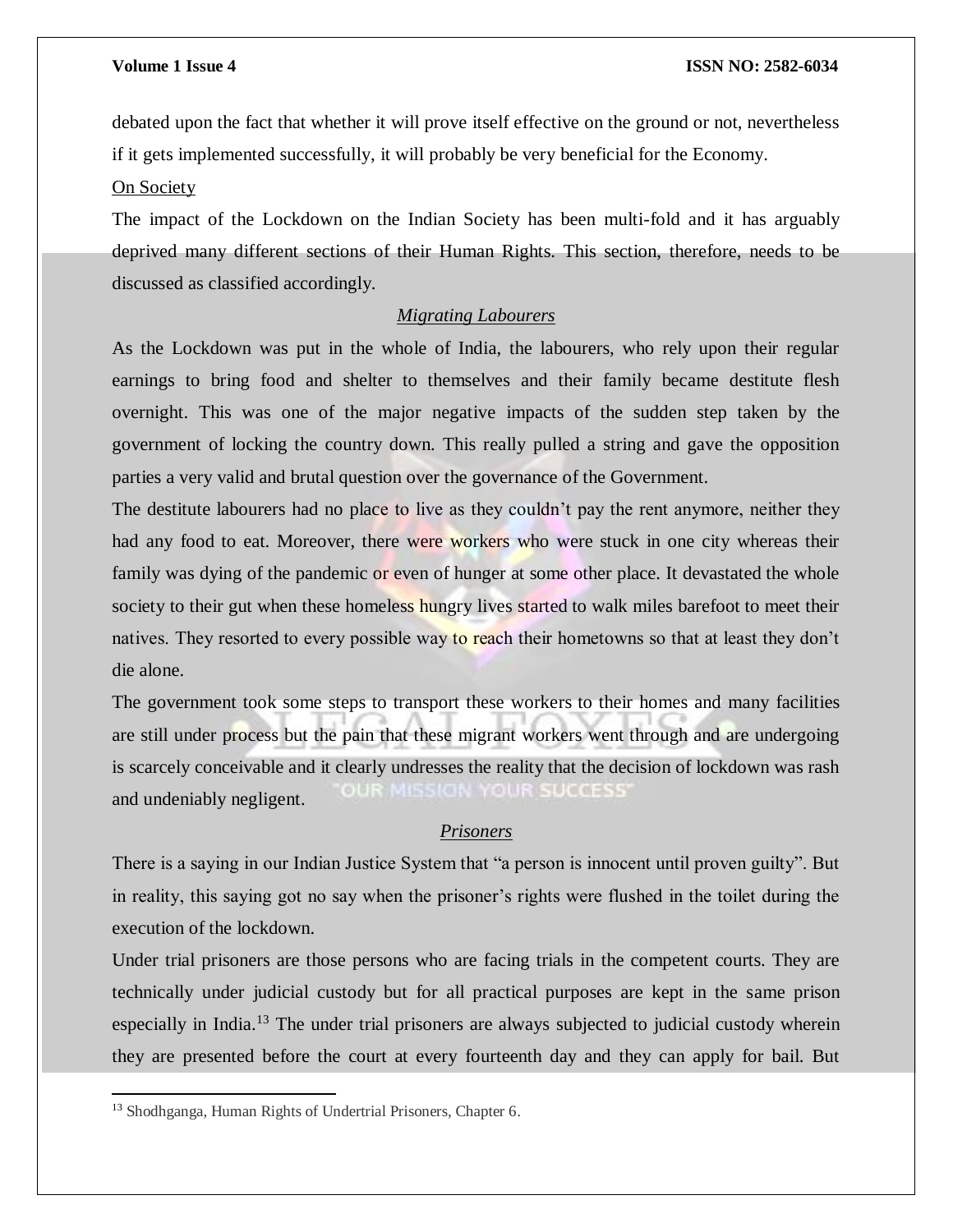during the Lockdown, as the Judicial Proceedings for the Lower Courts are fully on hold for an indefinite period, all the accused persons are compelled to stay in prison till the time this Lockdown ends. This practice is totally against the spirit of Law and treating the accused like a convict is a grave miscarriage of justice.

Another serious miscarriage of Justice happening in the Prison Authorities due to this Lockdown is the way prisons are being flooded with humans who apparently are not subjected to Human Rights anymore. When the whole world is practicing social distancing, prisons are swamped with people including convicted and the under trials.

Though the convicted felons are considered to be the scum of the Earth they are still humans, Moreover, under trials are deemed to be innocent. Therefore the way the prisoners are treated during the Lockdown is purely Inhumane. Although there are some states whereby undertrial prisoners who are accused of petty offences, are given bail somehow but yet, injustice anywhere is a threat to justice everywhere.

## *Environment*

It would false to say that all the impacts of this lockdown have been negative on society. It has been seen not only in India but globally that the ecosystem has been benefited by it very much. There have been many instances in India where animals that were very rare to be seen anywhere were caught sight of. One of the most famous of that is the glimpses of dolphins in the river Ganga which advocates the purity and cleanliness of Ganga.

Also, it has been very famously noted that the Ozone Layer which got a hole due to all global warming during many years recently started to heal itself. This came to be a very glorifying benefit of the Lockdown and the ecologists seem to be very pleased by this measure.

# On Institutional Functioning

This whole Lockdown was initially, for a few days, taken as some sought of the holiday. But, the motto of "work from home" came and since then all the work that could possibly be done while being in isolation. The artists kept working in their own homes with their tools. All the professionals also worked on Laptops and phones. Particularly the courts have been taking up cases of urgent hearing via video conferencing. Many Educational Institutions are also practicing online classes so that students keep learning.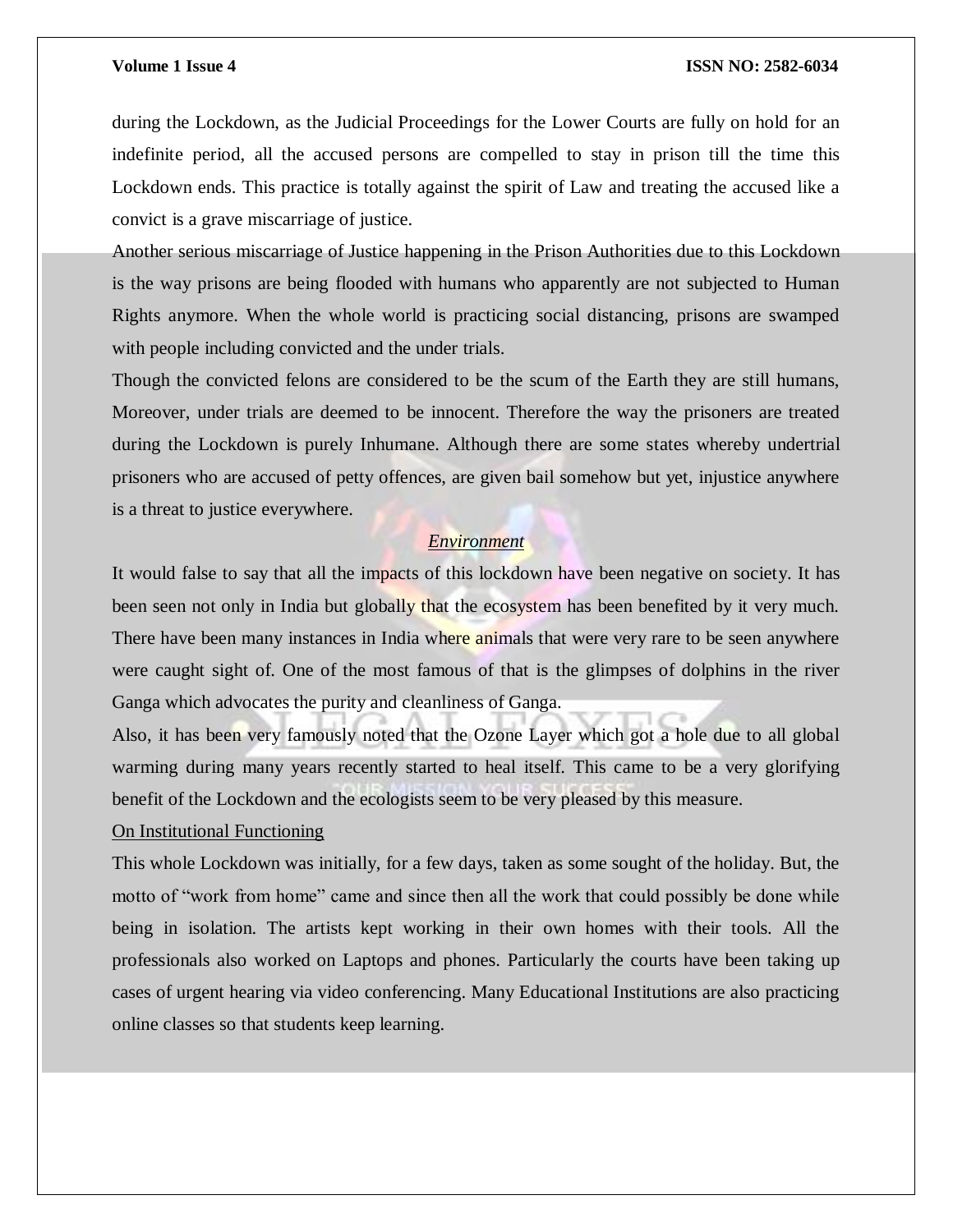All this directs us to a question if this is leading us to some I.T. revolution and is it possible that this is giving us a direction following to which internet can be the place where all the national or even global institutions can function?

Being a Law student I would like to bring into the working of courts during Lockdown. *Though the Judiciary is under a Lockdown the administration has unlocked the door to Justice.*

Even before a national lockdown was declared on March 24, the Supreme Court of India had already announced the suspension of its normal working via a circular dated March 13, directing that "the functioning of the court shall be restricted to urgent matters with such number of benches as may be found appropriate" and thereby virtually shut down the courts.<sup>14</sup>

After some days, they allowed hearing of some urgent matters by video conferencing which started on March 25. However, the process of oral mentioning before any judge/officer who has decision making power for urgent listing of cases was done away with, with the result that even very urgent petitions – such as the one filed by Jagdeep Chhokar on April 17 seeking the return of migrant workers, stranded and helpless in shelter homes or other cities across the country, back to their home towns or villages – was not listed and seems now to be slated April 27, 10 days after filing an application for its urgent listing.<sup>15</sup>

The functioning of the Supreme Court in this highly truncated manner has a domino effect on the high courts across the country, some of which have also adopted similar practices. Most lower courts are not functioning at all, with lawyers unable to file even bail applications for people who have been arrested during the COVID-19 crisis.<sup>16</sup>

# **CONCLUSION**

Lockdown has been like an allopath medicine, it was very much necessary to be implemented, but at the same time has had its side-effects, whether they be positive or negative. As it is said that every coin has two sides, I would like to conclude this paper on a neutral note. I would once again say that it was necessary to bring this Lockdown into effect but adding up to it I can say that it could have been possibly better strategized first as we had some time and global examples of countries like China, USA, Italy, etc.

 $\overline{a}$ 

<sup>16</sup> Ibid.

<sup>&</sup>lt;sup>14</sup> Prashant Bhushan, The Supreme Court Is Locked Down and Justice Is in 'Emergency' Care, The WIRE, April 28, 2020.

<sup>15</sup> Ibid.